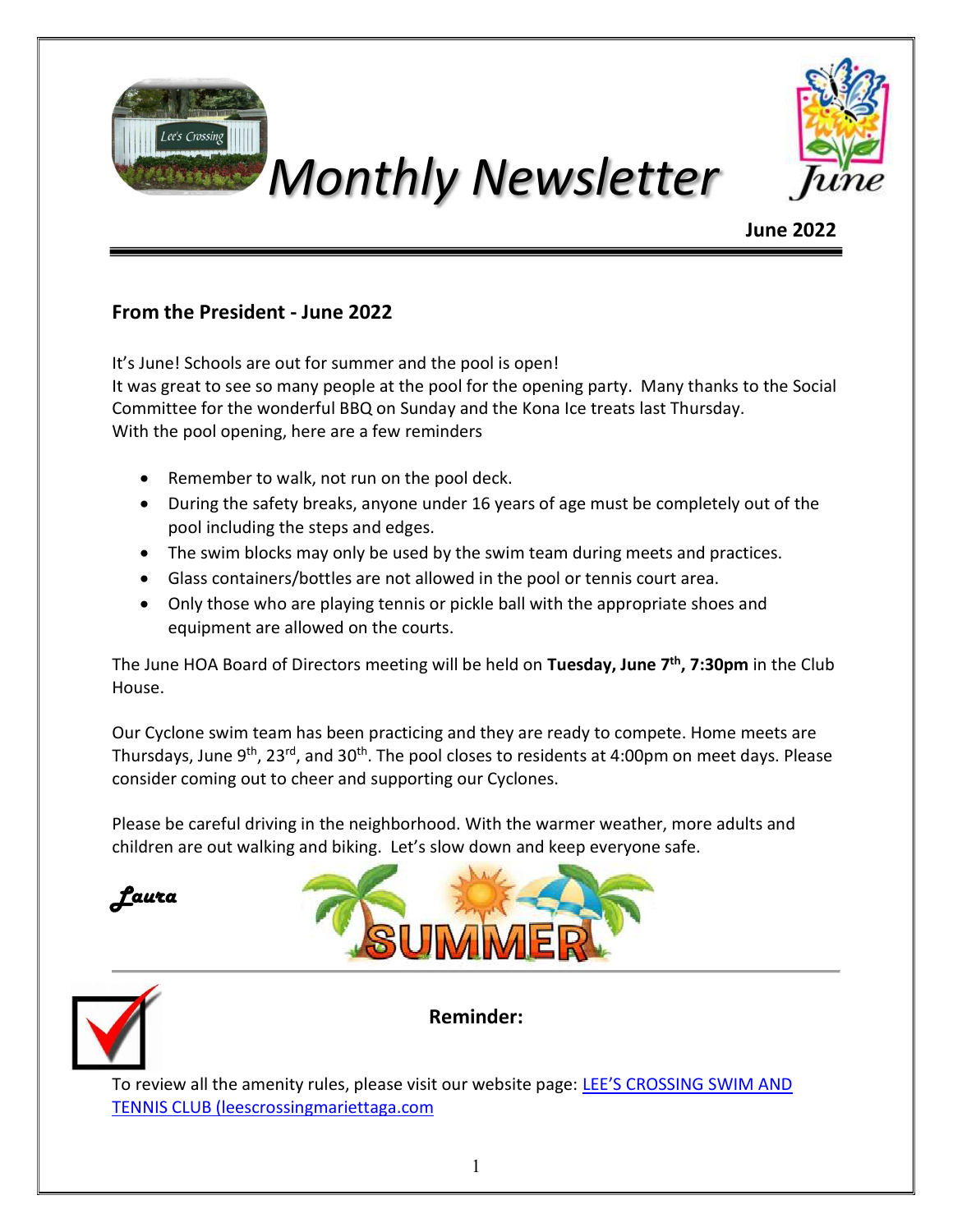# Neighborhood Note on IVY



#### Ivy Growing on Trees

Taken from Davey website…

#### Does it harm trees for ivy to grow?

A bit of ivy can look nice on a tree, and some people really love the look. Regardless, once too much ivy is growing on your tree, you should remove it. Typically, that's when ivy is starting to grow into the canopy. At that point, ivy can begin to harm trees – especially English Ivy since its fast growing and hard to control. Here's why:

- Trees and ivy rely on the same supply of water and nutrients. Because ivy can be more aggressive, there's a chance that your tree isn't getting its fair share of nutrition.
- Ivy growth crowds tree branches, blocking sunlight that trees need to make food.
- Vines can weigh a tree branch down, putting it at a higher risk of breaking in a storm.
- Over time, an ivy invasion weakens a tree, making it a target for opportunistic pests.

#### Added to this list – Since ivy is so aggressive, it will often grow into your neighbor's trees causing them a problem you have caused by allowing the ivy to spread.

There are several ways to take care of this problem. Information on how to remove ivy correctly can be found on the web.

#### ACC Guidelines

Some of you may not realize that we have Landscape Standards within our Guidelines. Please review the following.

"Foundation plants and plants in window boxes should ideally not obscure any part of the front windows or doors but at a minimum, such plants should be pruned so as not to block front doors or the upper 2/3rds of the front windows when viewed from the street. Plants in front of railing on front porches should be pruned so that the tops of the railings are visible when viewed from the street."

Editor's Note: The Architectural Controls and Community Guidelines on-line document may be found at URL:

http://leescrossingmariettaga.com/LC%20acc%20rules%20February%202022.pdf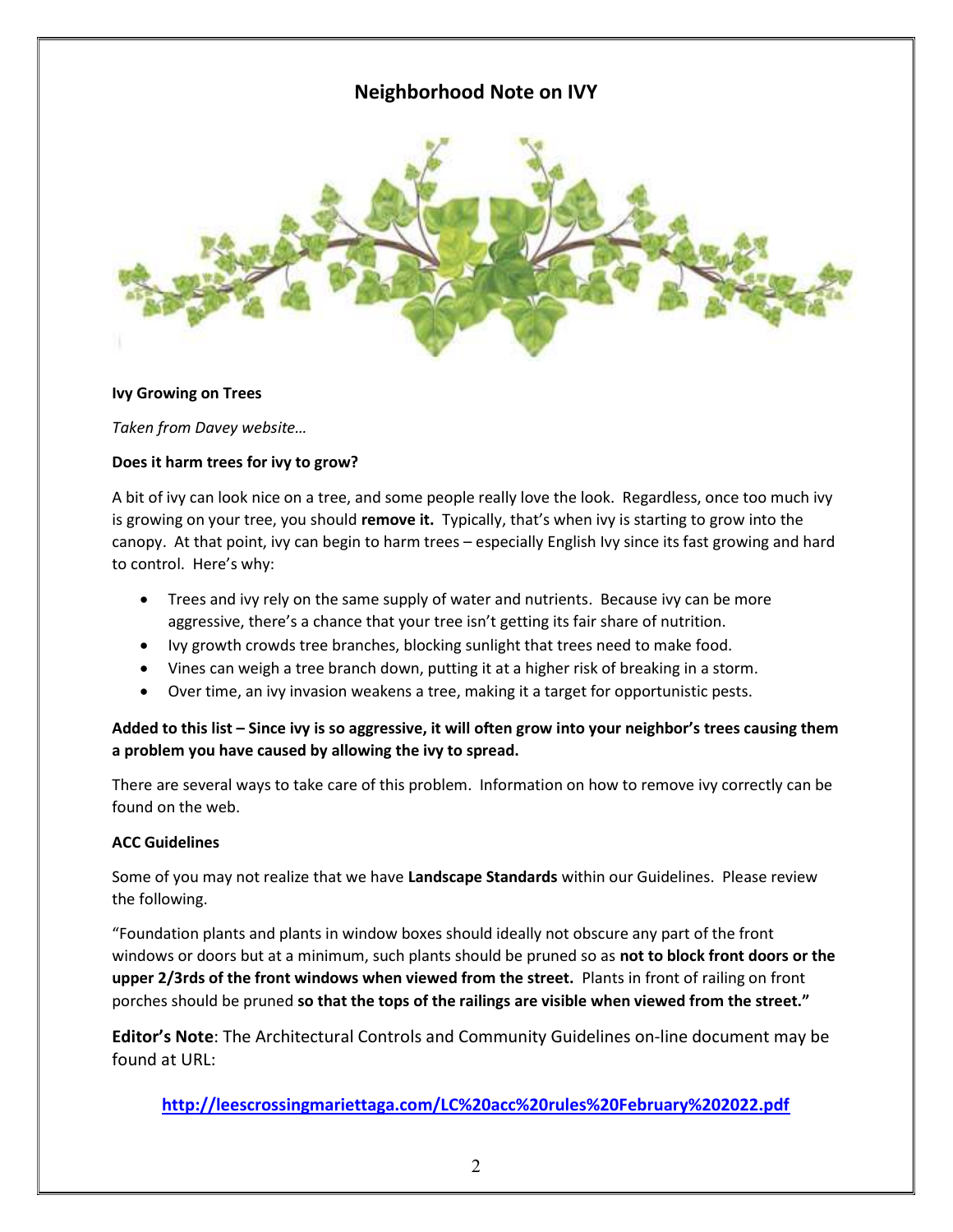# Calendar of Events – In June in and Around the Marietta Square





For more information on these and other events, please go to the City of Marietta's website:

https://www.visitmariettaga.com/events/2022-06/

Its Official! The clubhouse is now available for rental and use! If you have any questions or would like to book the clubhouse, please call or e-mail Chad Ellis at 678-907-1227 or ellisutigers@gmail.com.

# clubhouse

### Neighborhood Notaries

| Greg Amaden                           | Lee's Trace | 404-216-5879 |
|---------------------------------------|-------------|--------------|
| Angela G. Ford                        | Lee's Trace | 678-234-7430 |
| Carolyn Richardson Cedar Branch Court |             | 770-427-9900 |
| <b>Frank Harris</b>                   | Idlewyld    | 404-580-9463 |



If you are a Notary and are willing to help out your neighbors, please send your name and phone number to leescrossingmariettaga@gmail.com